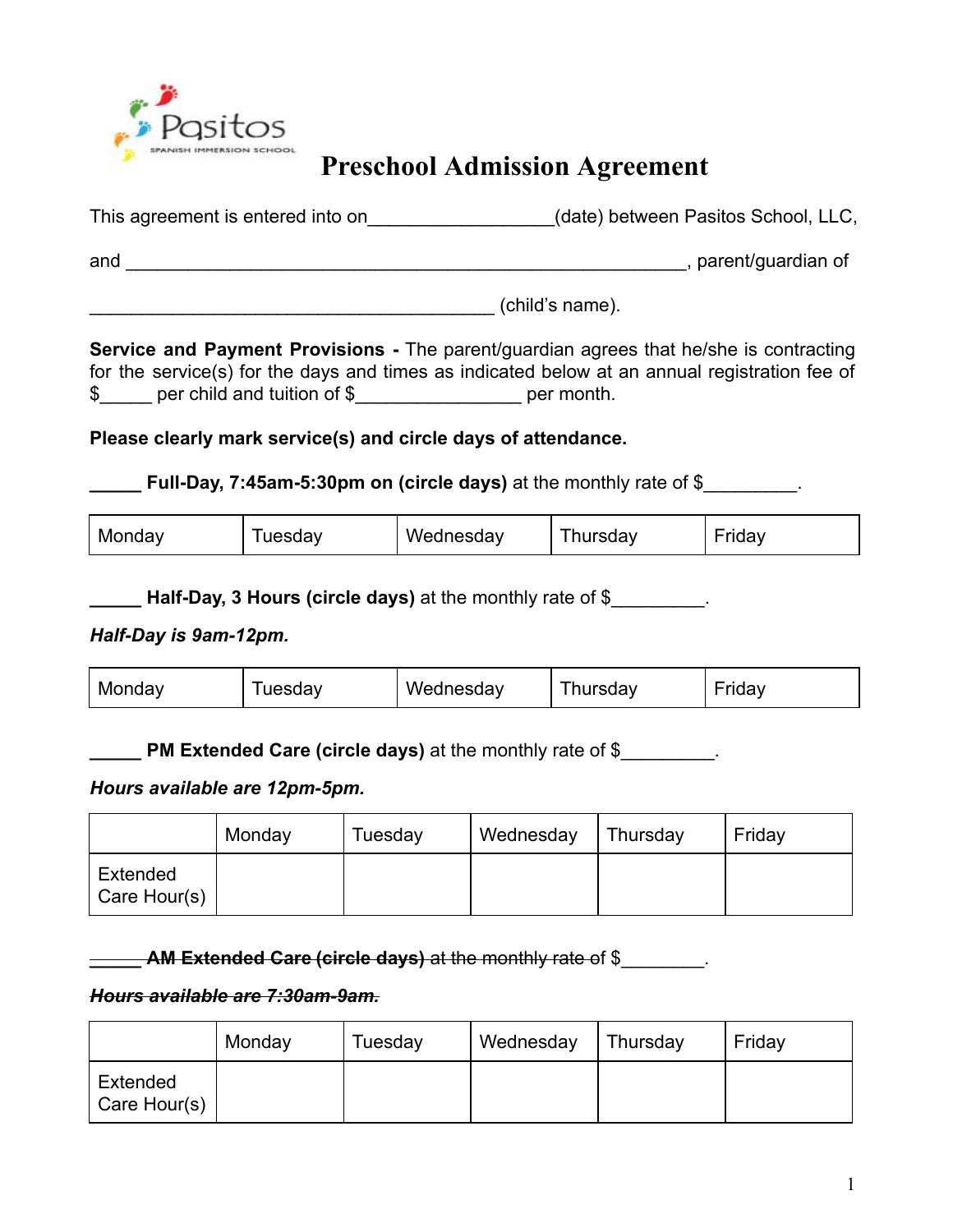Annual registration fee is \$130 per child or \$65 per additional child in the family if siblings have at least a six month overlap of attendance. Positive Discipline training is \$180 per family.

**Hourly drop-in and vacation-day drop-in are available.** Please schedule drop-in at least 24 hours in advance and see posted drop-in rates.

**Late pick up fee is \$10 per 15-minute interval. Please arrive no later than your assigned pick-up time to greet your child and collect his/her belongings. Pasitos closes at 5:30pm. Late pick up fees at the end of the day (5:30pm) are \$20 for 1st 15-minute interval (5:31pm to 5:45pm) and \$10 for each 15-minute interval after 5:45PM.** \_\_\_\_\_\_\_\_\_\_\_\_ (*initial*)

**Tuition** for the first month is due on your child's first day of attendance. Monthly tuition thereafter is due and payable on the first day of the month unless other written arrangements have been made with Pasitos. Half-day student's school year tuition is paid out in 10 full-months (mid August through mid-June). Lump sum annual payment and semi-annual payment options are available. **No discounts or refunds are given for missed days, holidays, or staff in-service days.** \_\_\_\_\_\_\_\_\_\_\_\_ (*initial*)

**Summer tuition** is calculated separately and is due and payable on the first day of the summer session. Full-day students will be billed monthly.

Payments can be made with a check or cash in person.

A late payment fee of \$25 will be imposed on any unpaid balance on the 5th day of the month or the day before if the 5th day lands on a holiday or weekend.

Returned checks will be subject to a \$37 fee per occurrence.

**Modification of Attendance Schedule -** I agree to provide Pasitos at least a 30-day written notice if I request a decrease of hours or days or if my child will be temporarily or permanently withdrawn from the program(s). A month's tuition will be accepted in lieu of the 30-day written notice. \_\_\_\_\_\_\_\_\_\_\_\_ (*initial*)

No withdrawal or decreased change to enrollment is accepted for May 1 thru June 30. June enrollment is expected as part of the complete school year for preschool. \_\_\_\_\_\_\_\_\_\_\_\_ (*initial*)

**Modification of Conditions -** Pasitos will provide at least a 30-day written notice with change to the payment policy and tuition and fee pricing.

**Termination Conditions by Pasitos with No Refunds -** Pasitos reserves the right to dismiss children without advance notice at the discretion of the owner/director with no refund for the following reasons.

- If parent/guardian is unable to follow the guidelines contained in the handbook
- If the child is repeatedly abusive to another child or staff member
- If the child appears ill, over fatigued, or not developmentally ready for our program